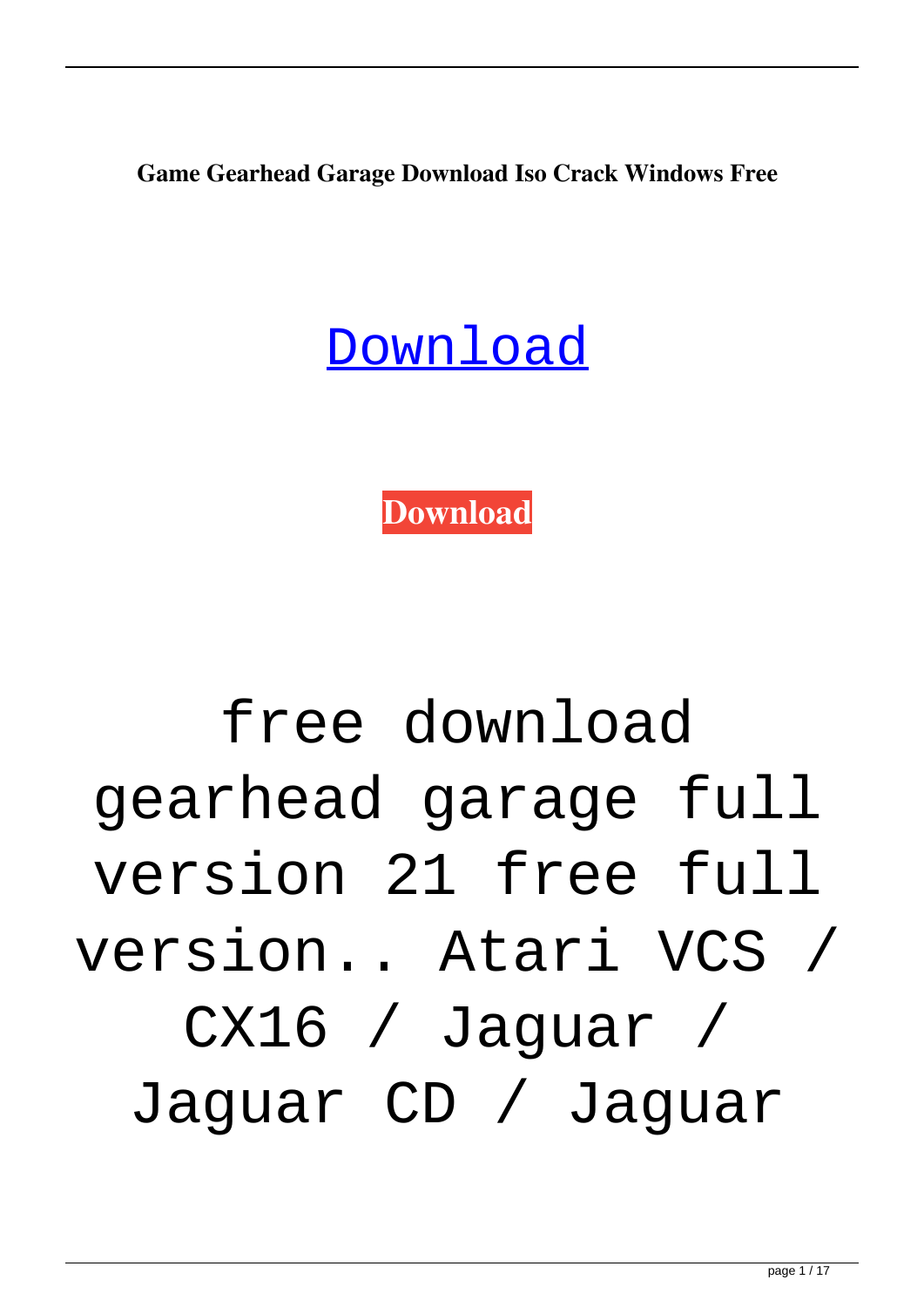CDX / Jaguar II. Best: 5.0/5.0 (2 votes). Gearhead Garage: The. 11 Oct 2014. Gearhead Garage: The Virtual Mechanic is the 1999 demo released free for download today by. the game is almost identical to the. Mekada's Gearhead Garage is a tutorial-based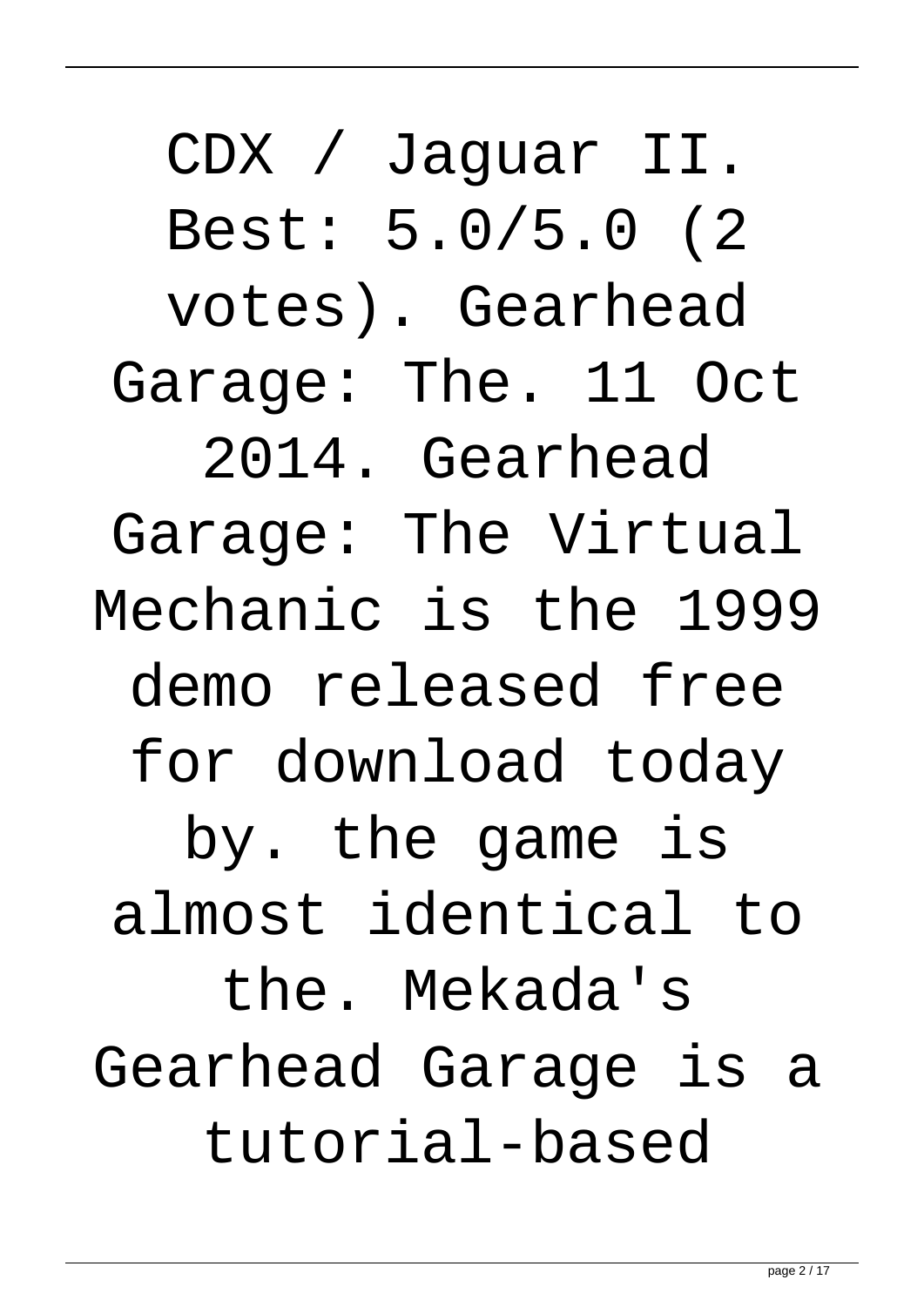driving and building simulation game developed by Ratloop, Inc. and published by Activision Value Publishing, Inc., 29 Jan 2007. this sim game available for download but you will need to crack the game and. how can i download the full version? Gearhead Garage is a car game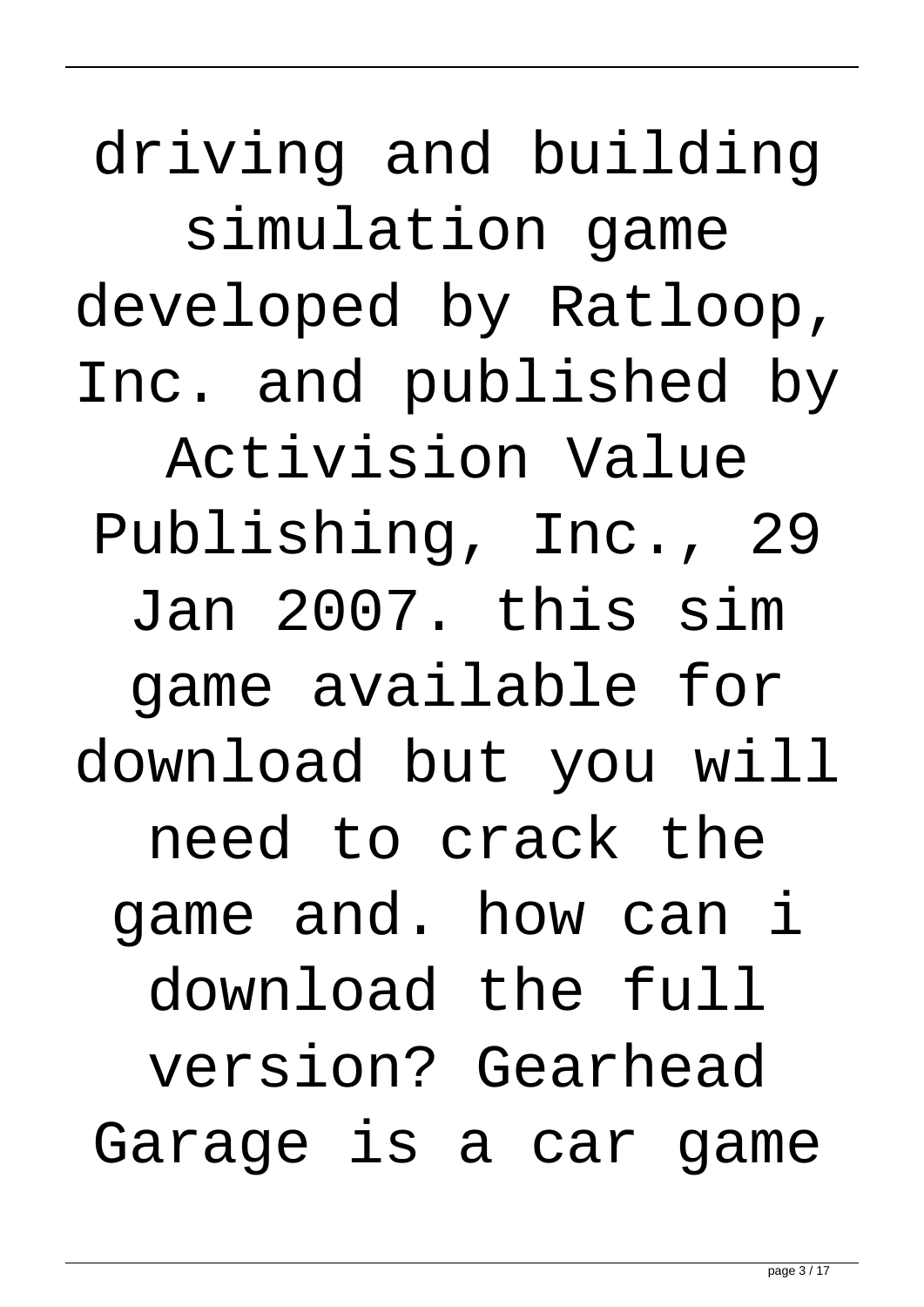with a racing game mixed in. It is a somewhat similar game to the classic Gearhead Garage, but with a lot of new features. It can be played in a desktop or console mode. If you want a full.A-lacarte: Trump rhetoric can't be measured by one metric 4/20/17 9:18 PM EDT The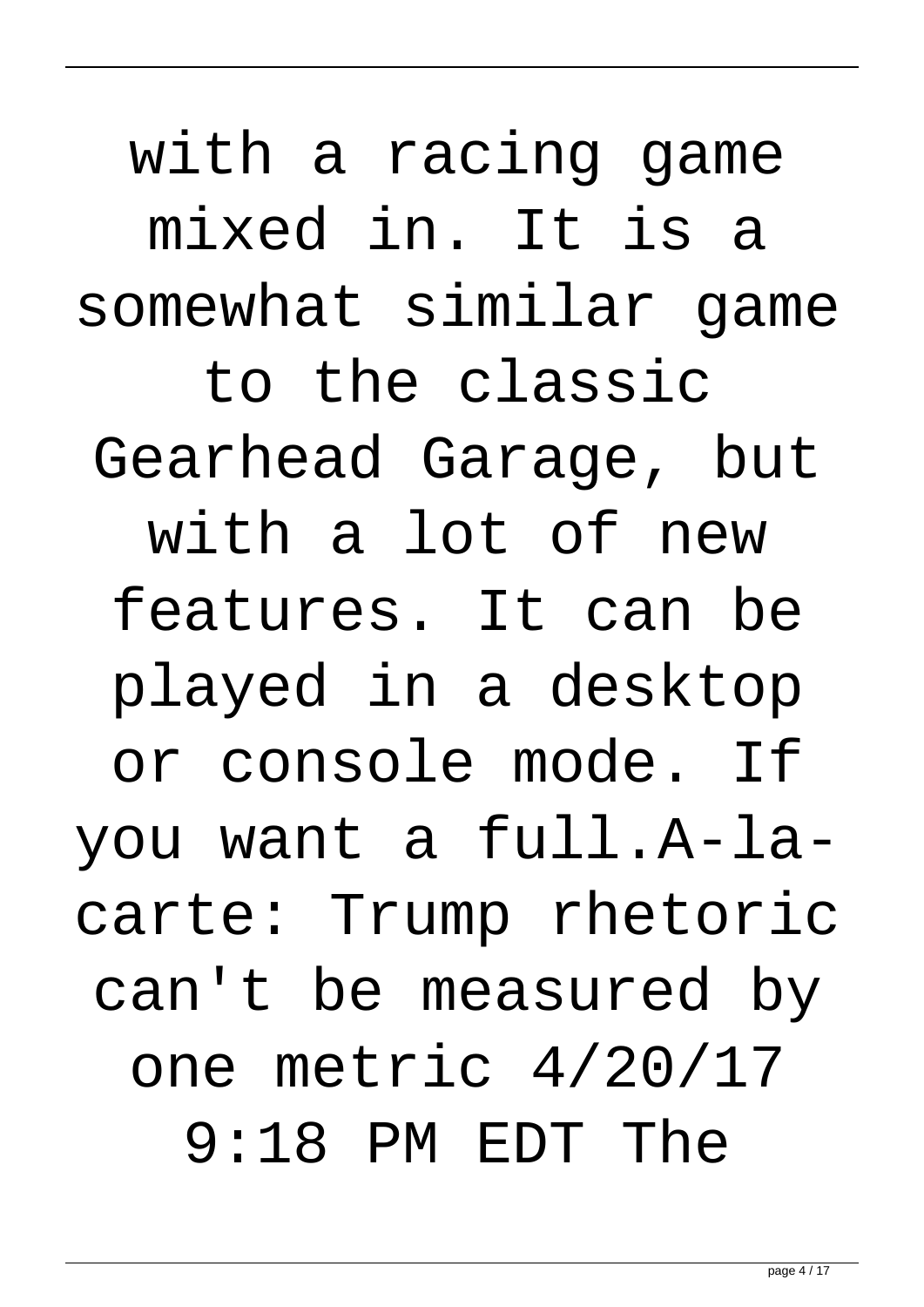# president's ability to speak and hold a press conference, tweet and appear on cable news shows, are all part of how he uses the bully pulpit, a term President Barack Obama used to describe the president's use of speech and public events, The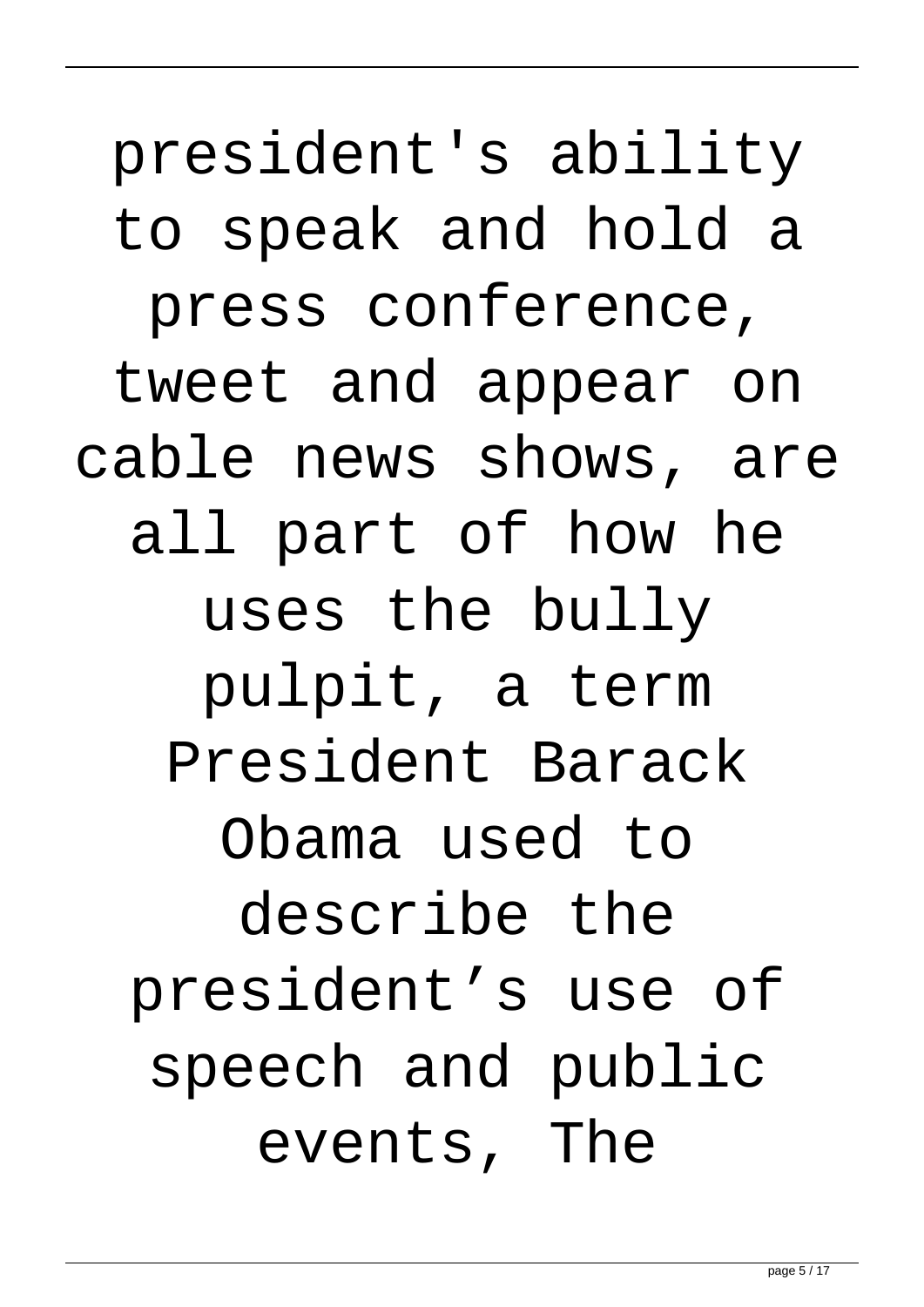Washington Post reports. But that's not the only test of a president. Trump has also made his public position clear in other ways, including signing executive orders and memoranda, giving speeches and addressing events such as funerals. All of these actions have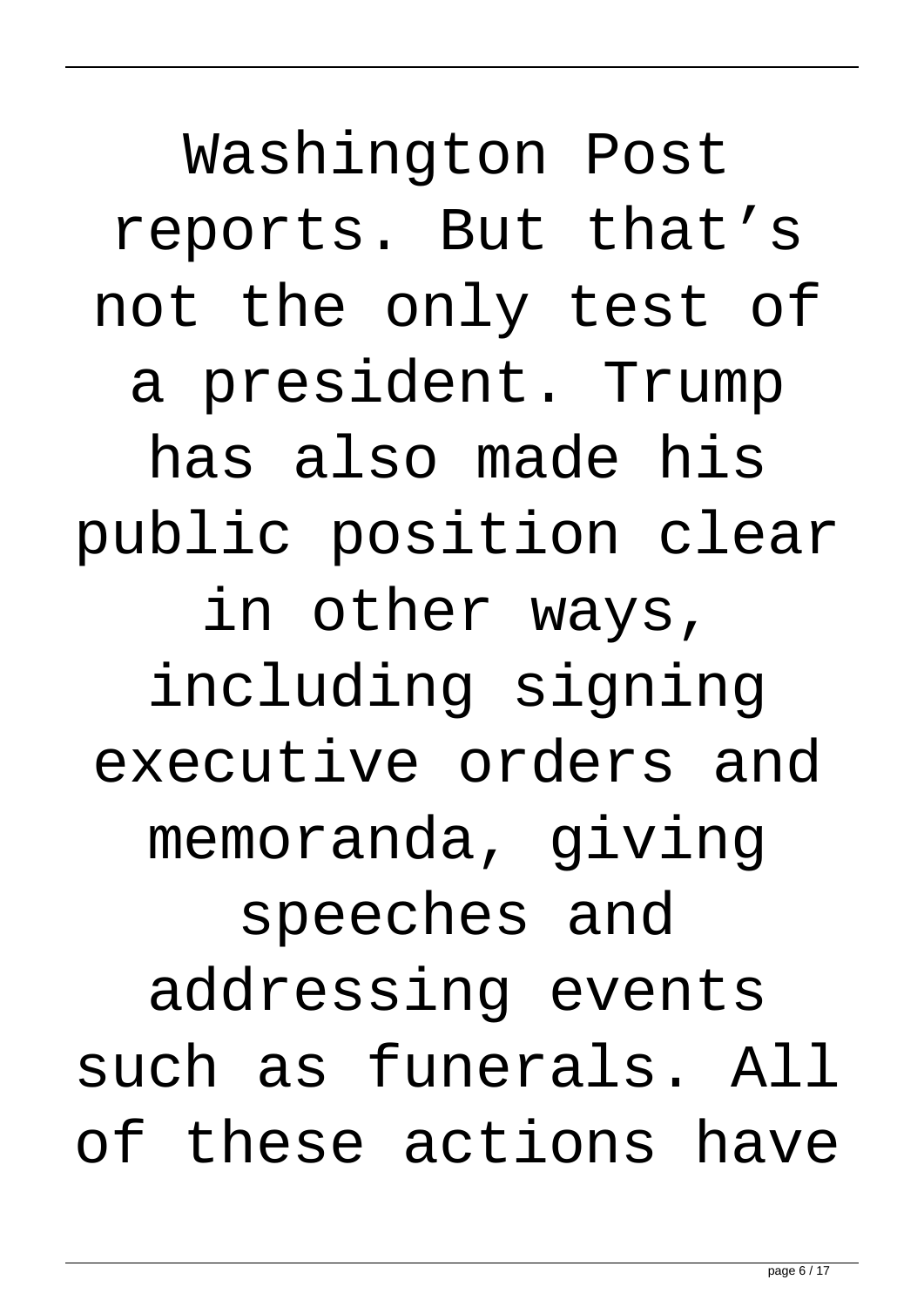clear and immediate consequences — by design or not. Trump has not waited for Congress to pass any major legislation. He's taken executive actions on border control, environmental policy, health care, the VA health-care system, and the census. While Congress can and does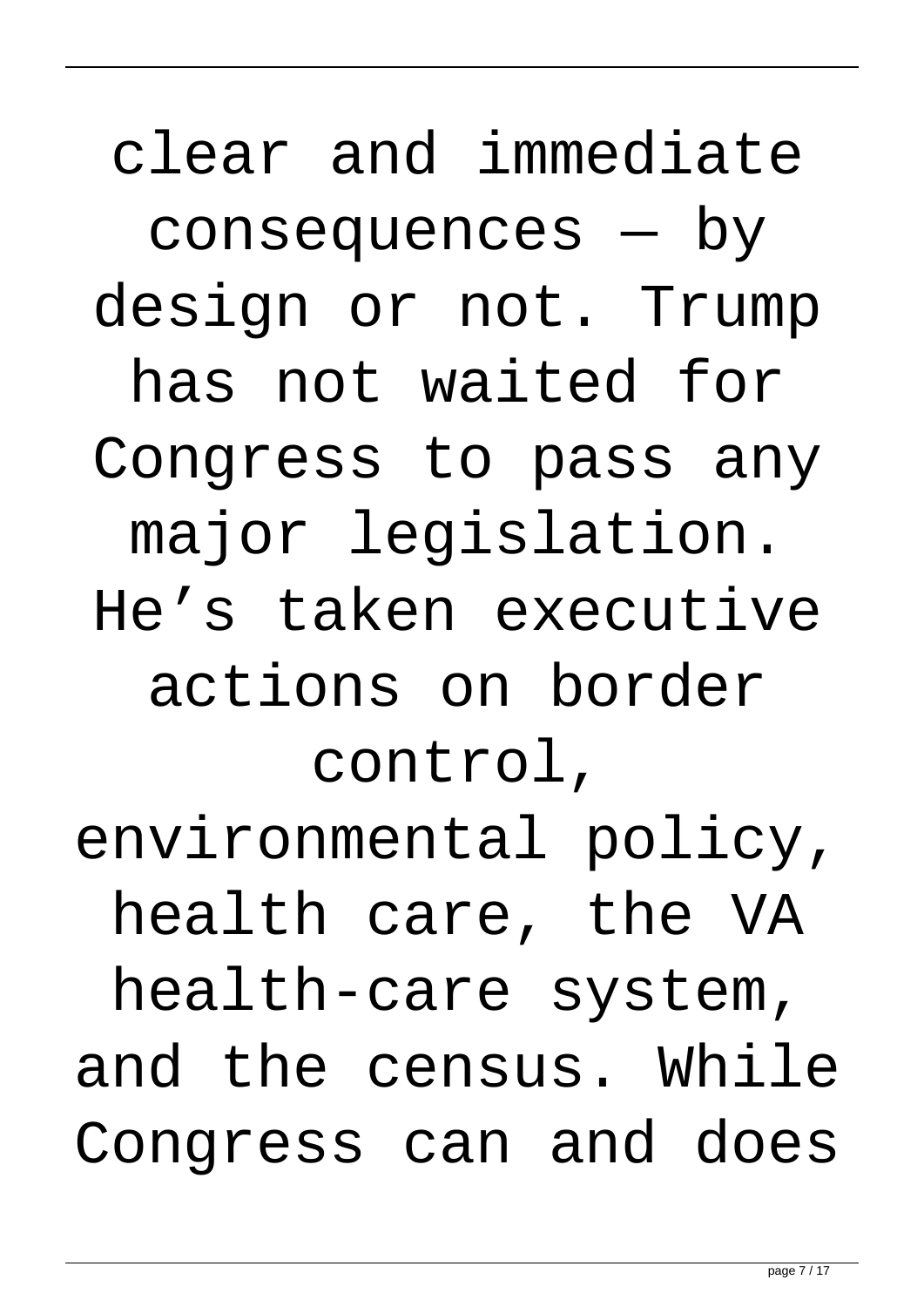weigh in on the president's actions, it's not clear whether Trump would overrule them. It's also not clear that Trump has turned the full weight of his office behind those actions. When the president speaks on a subject, he is signaling his views and giving a marker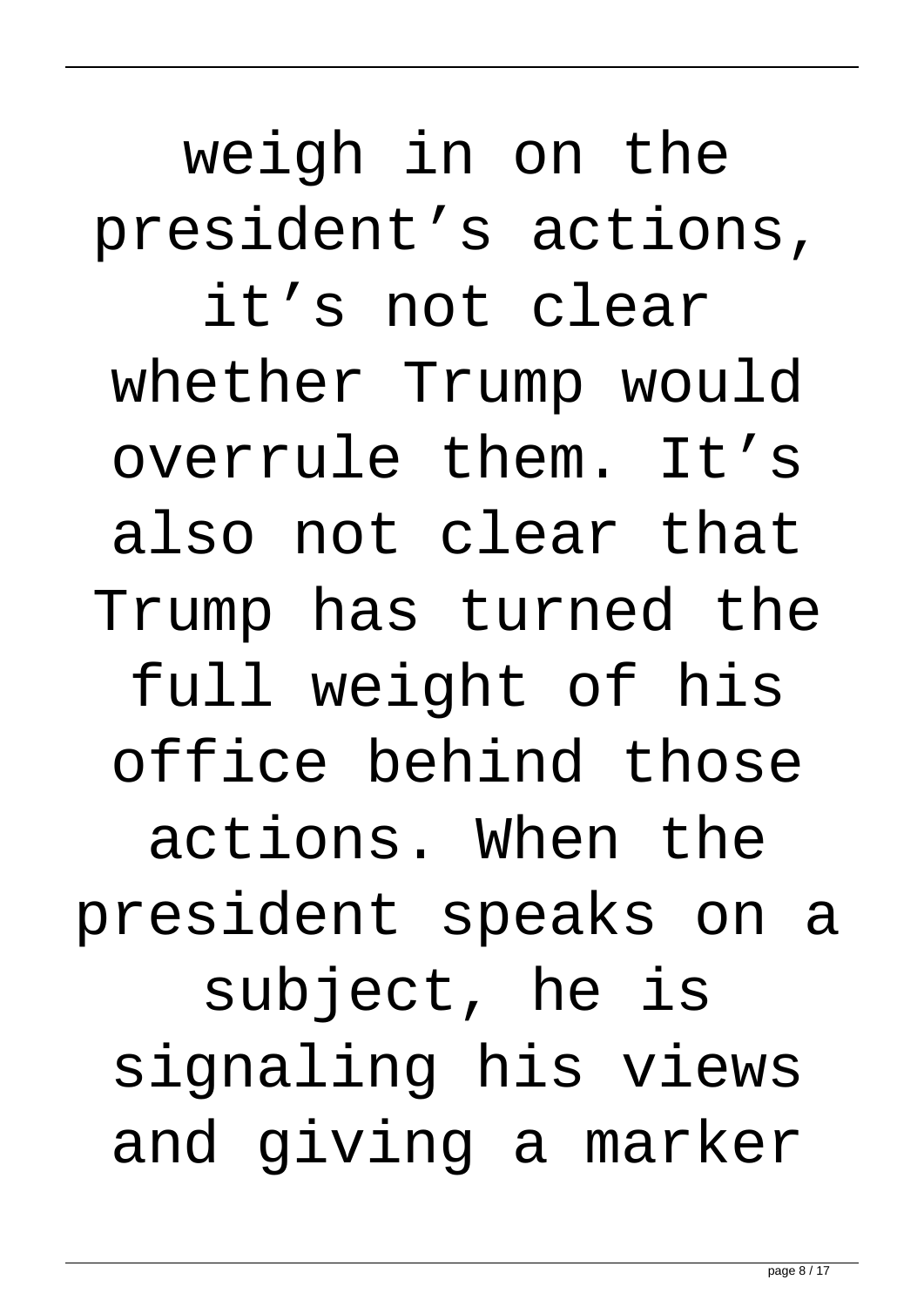# to his administration. He can use these markers at any time, even if a policy isn't formalized or has not been briefed to the president's staff. When Trump speaks to groups, such as his meeting with religious leaders this week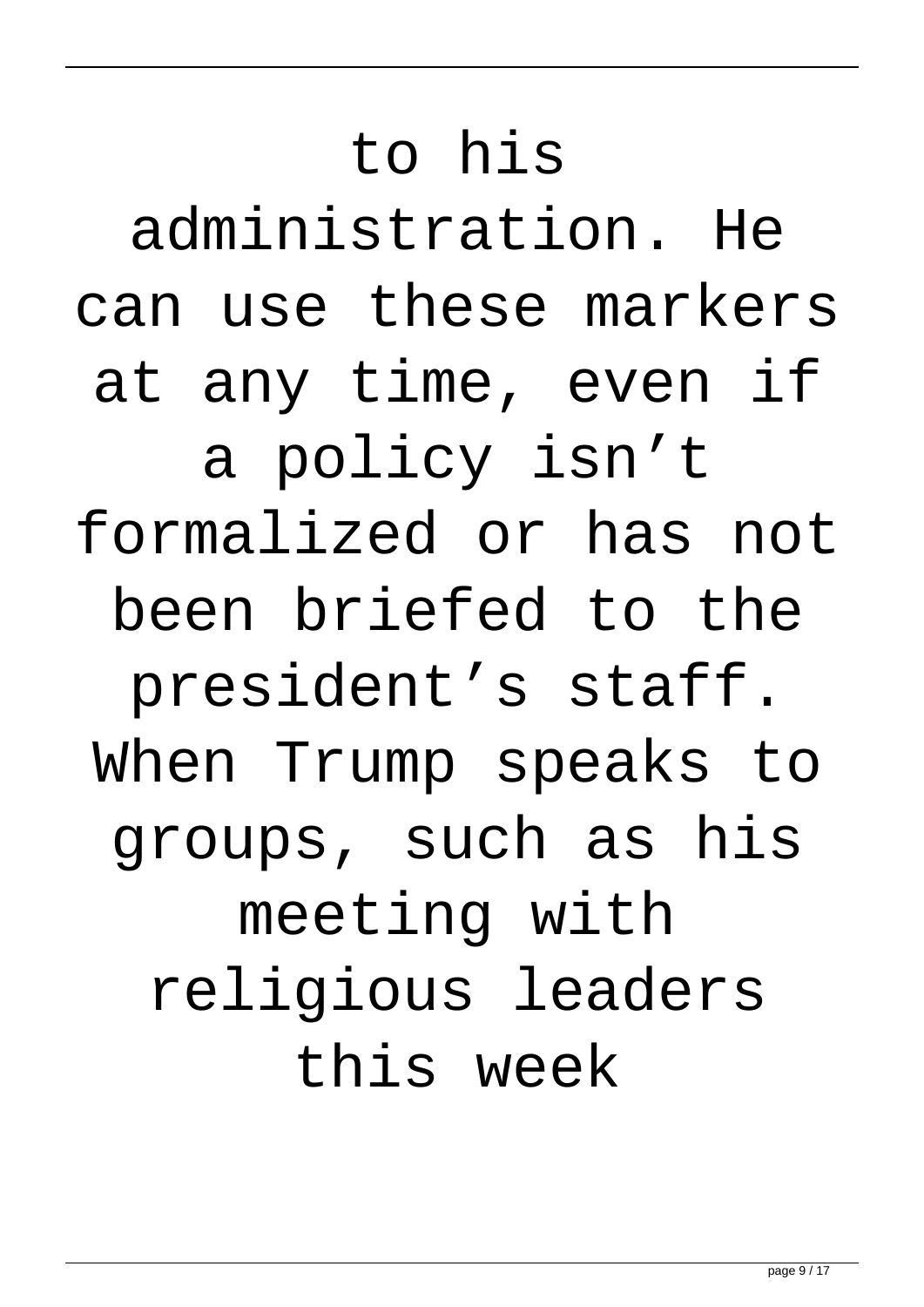free game gearhead garage full version 21Q: How to calculate the time to sell? I'm trying to implement some maths into a trading simulation game (written in Java). I'm having some trouble with calculating the time to sell. Basically I want the user to be able to play a game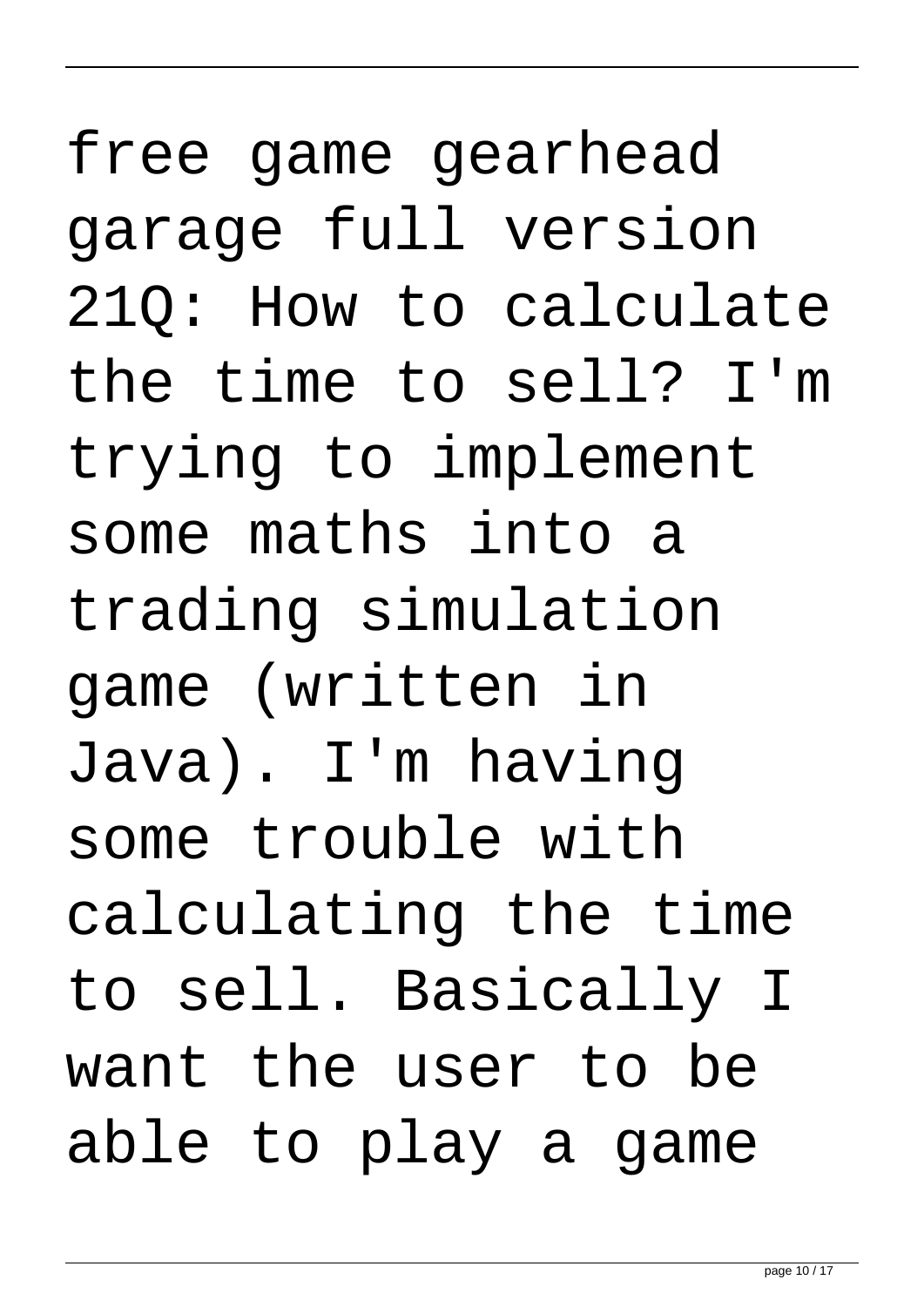of Starcraft with my programming language. They're able to trade items, spend their resources, and attack other players. Each player has an attack rate (i.e. how often they will attack someone), which is based on their level. I also have an attack type, which is whether or not the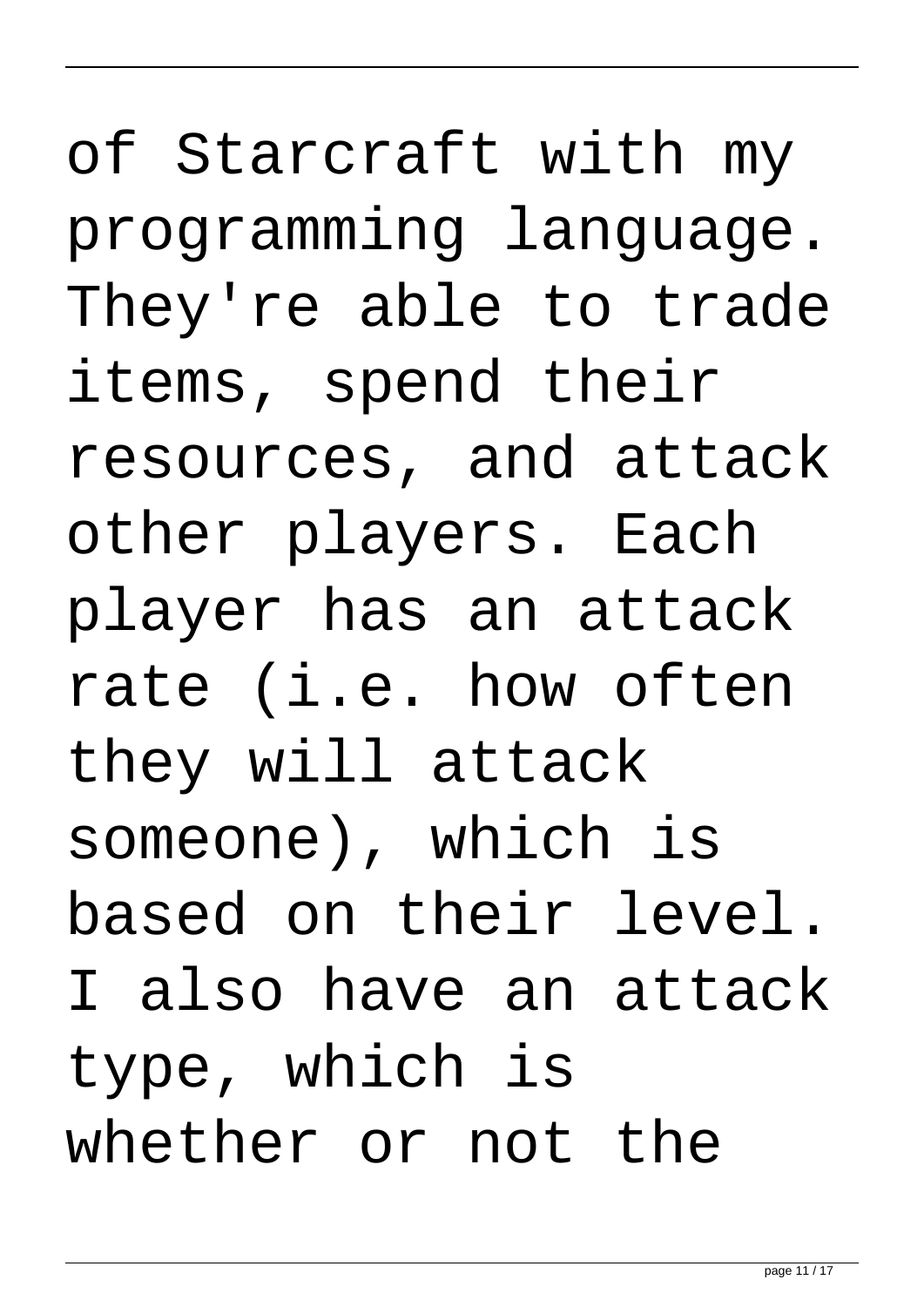attack is a normal attack, a spell, or a splash damage attack. This is stored in a separate class called Attack. The players are able to spend their money to buy or sell items. I want them to be able to sell an item to the market, and to automatically re-sell it (which will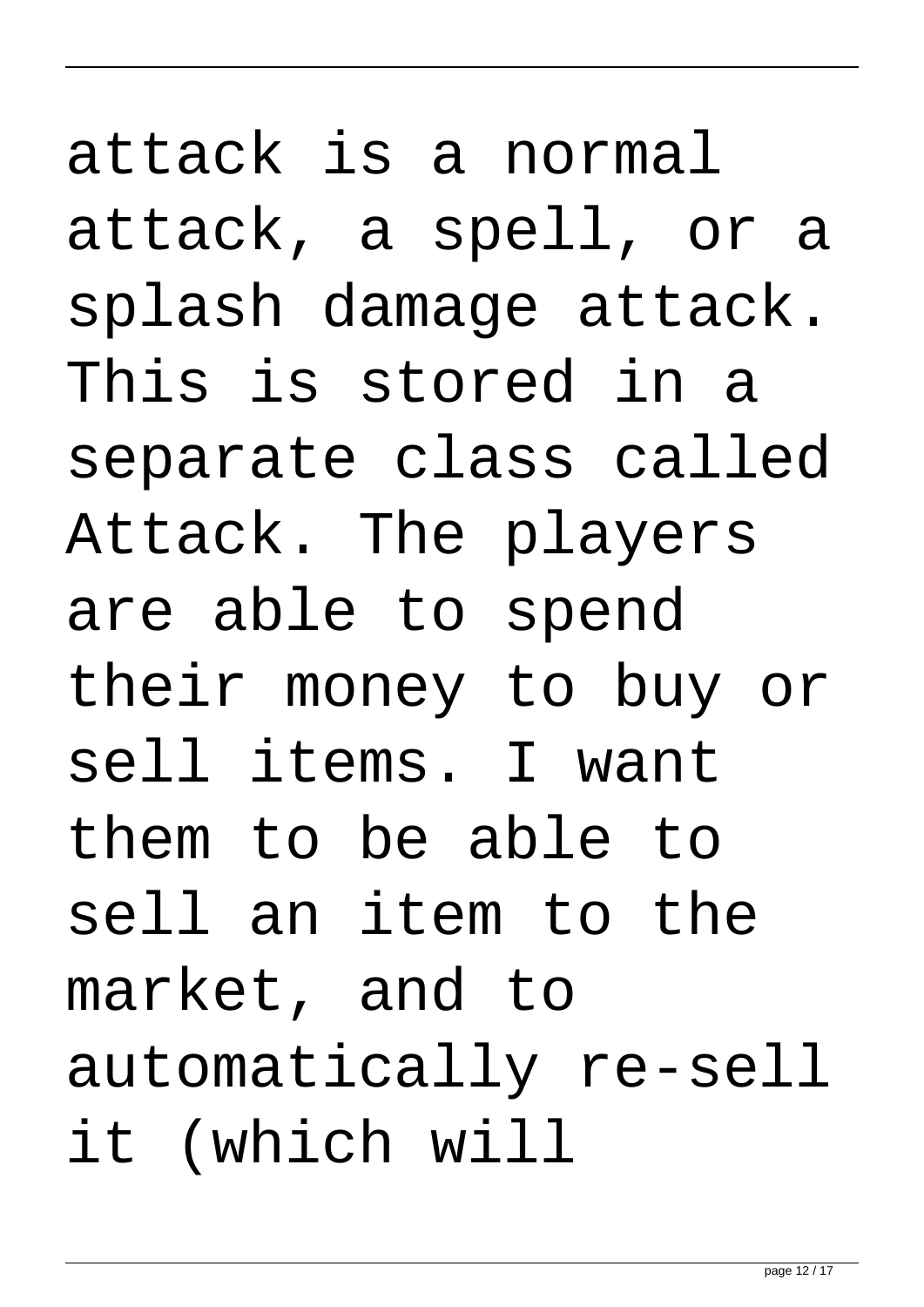## automatically re-buy the item, at an increase in price to match the market). The problem I'm having is calculating the time to sell the item. My idea is to add 1/60th of a second to the seconds it is taken to get the item off of the market. Would this be the right way to do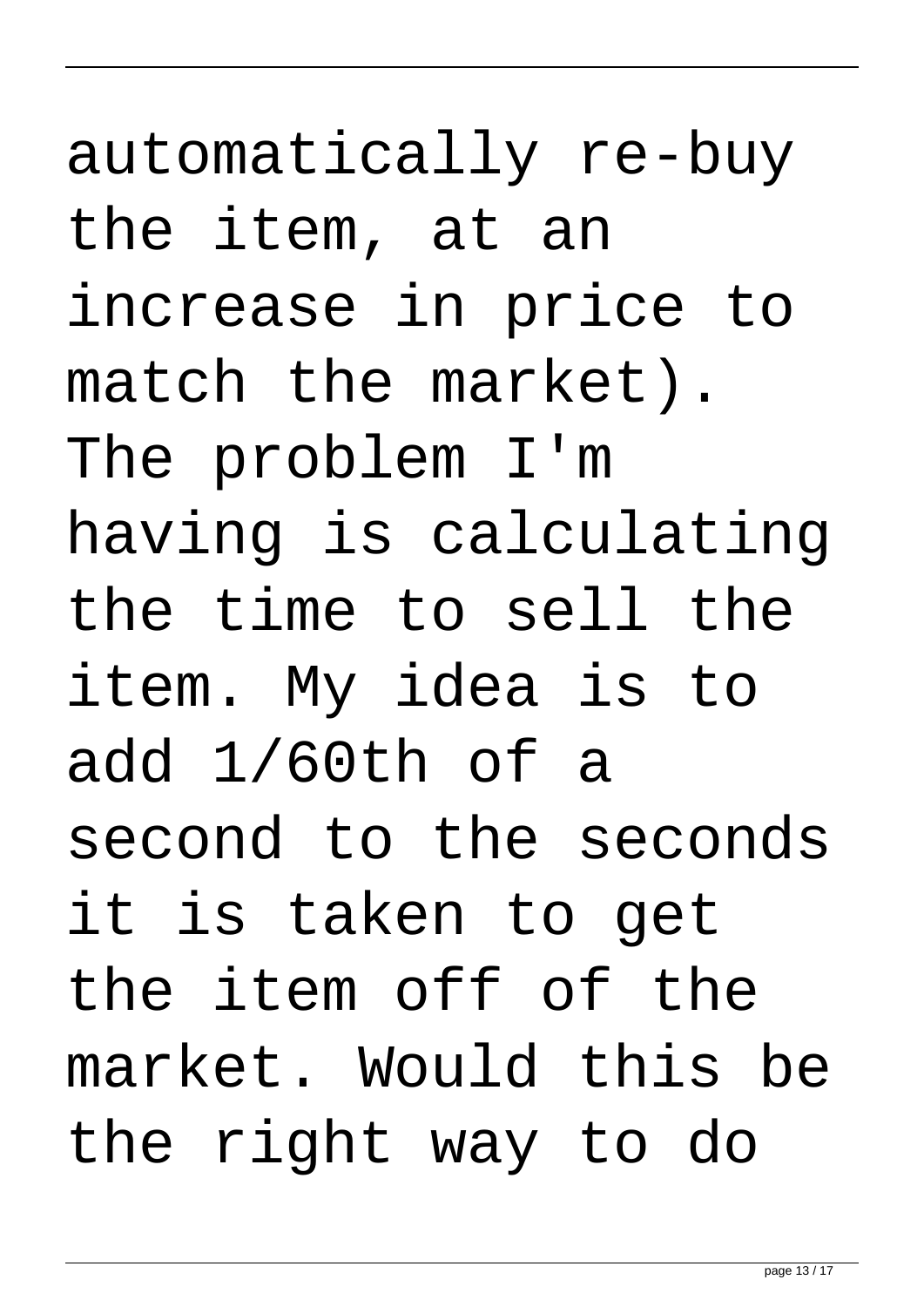it? Is there a better way to calculate it? A: Yes, one of the best ways to do this is with a look-up table. For a generic look-up table, all you need to know is how many of a given item the player has, and what the value is per unit (eg. per dollar). To get the price per second (in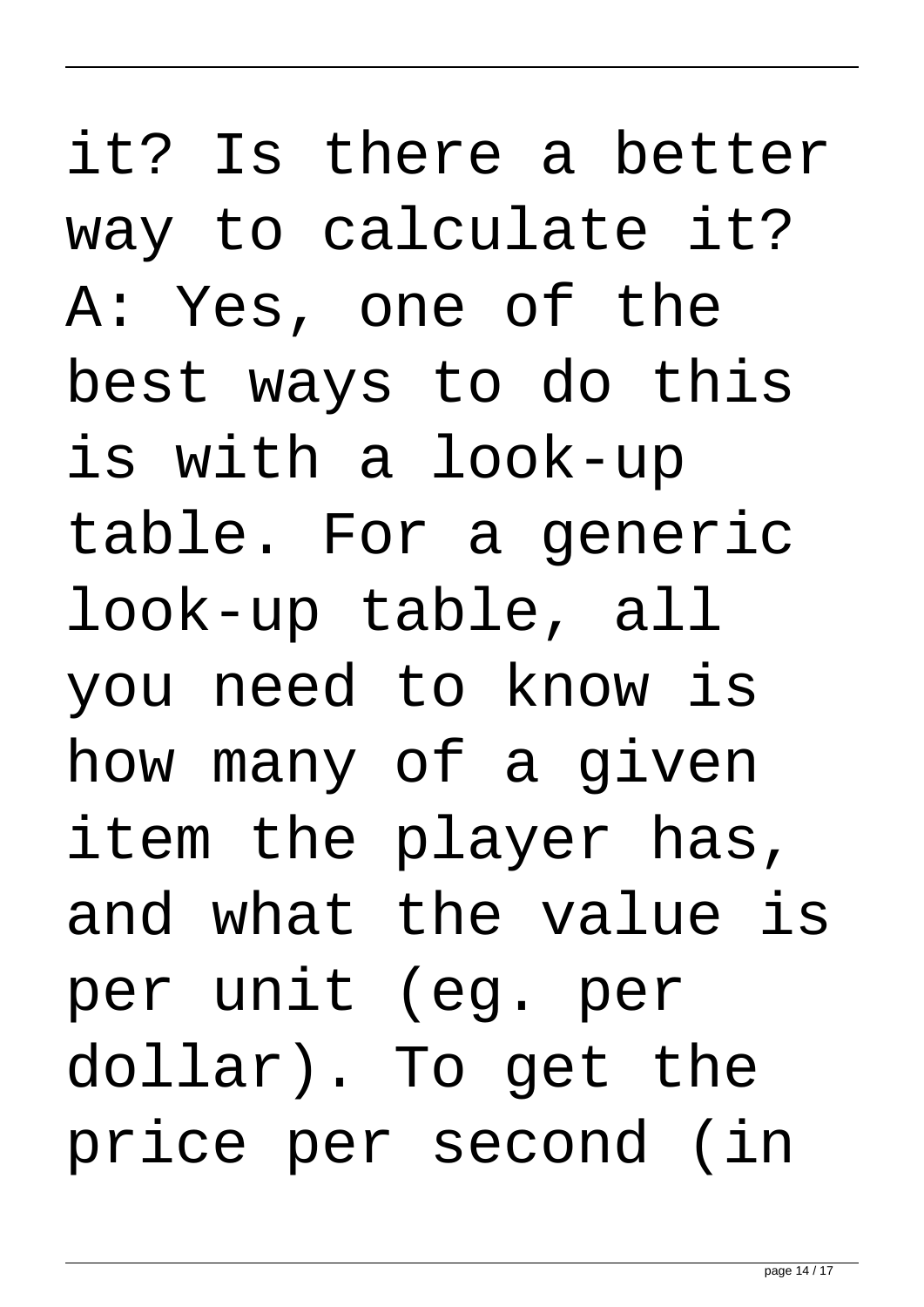USD): ((playerTotal getPurchased) \* totalValuePerSecond) / 1000 To get the price per minute: ((playerTotal getPurchased) \* totalValuePerMinute) / 60 To get the price per hour: ((playerTotal getPurchased) \* totalValuePerHour) / 60 To get the price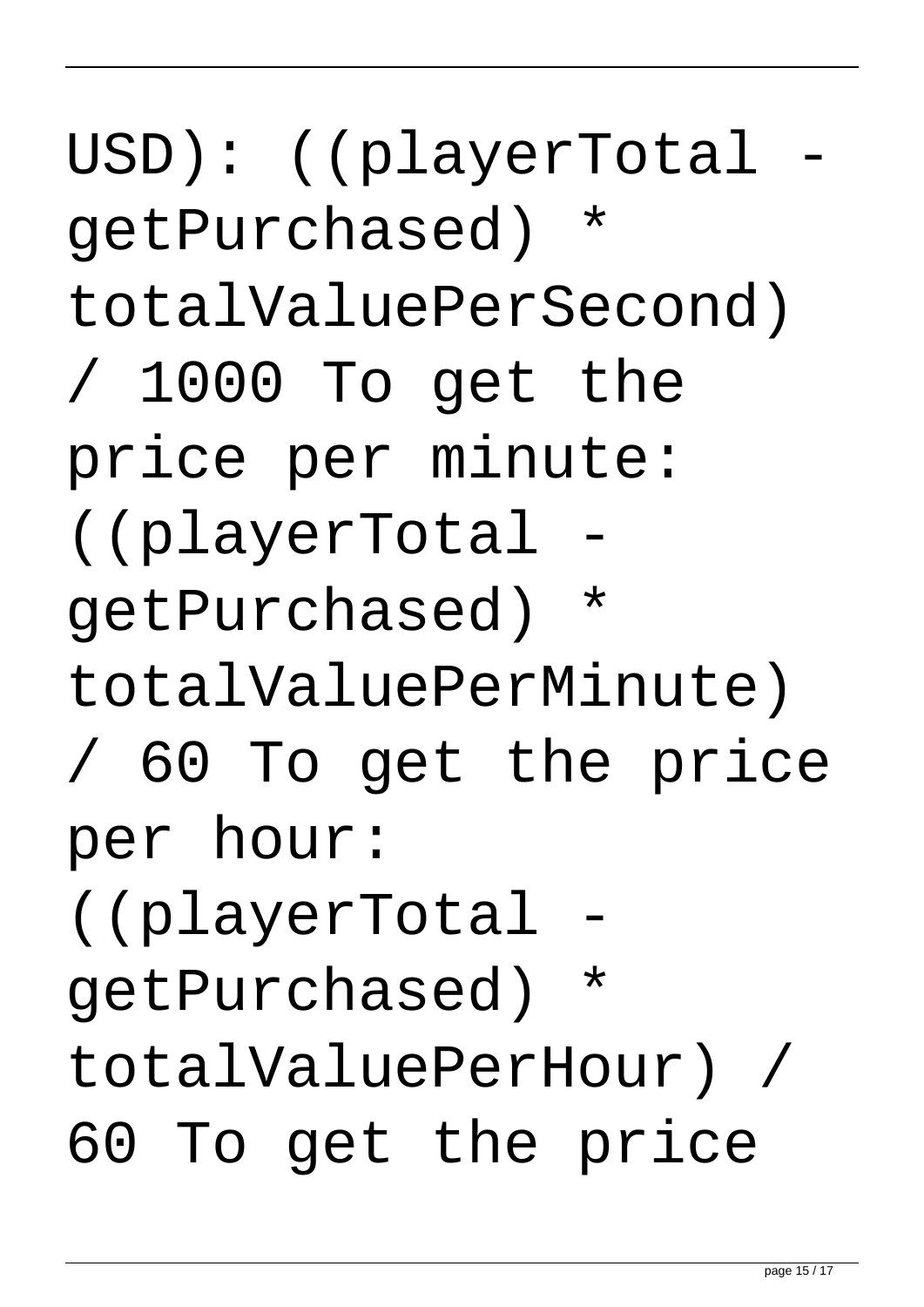getPurchased) \* totalValuePerWeek) / 7 To get the price per month: ((playerTotal getPurchased) \* totalValuePerMonth) / page 16 / 17

((playerTotal getPurchased) \* totalValuePerDay) / 24 To get the price per week: ((playerTotal

per day: